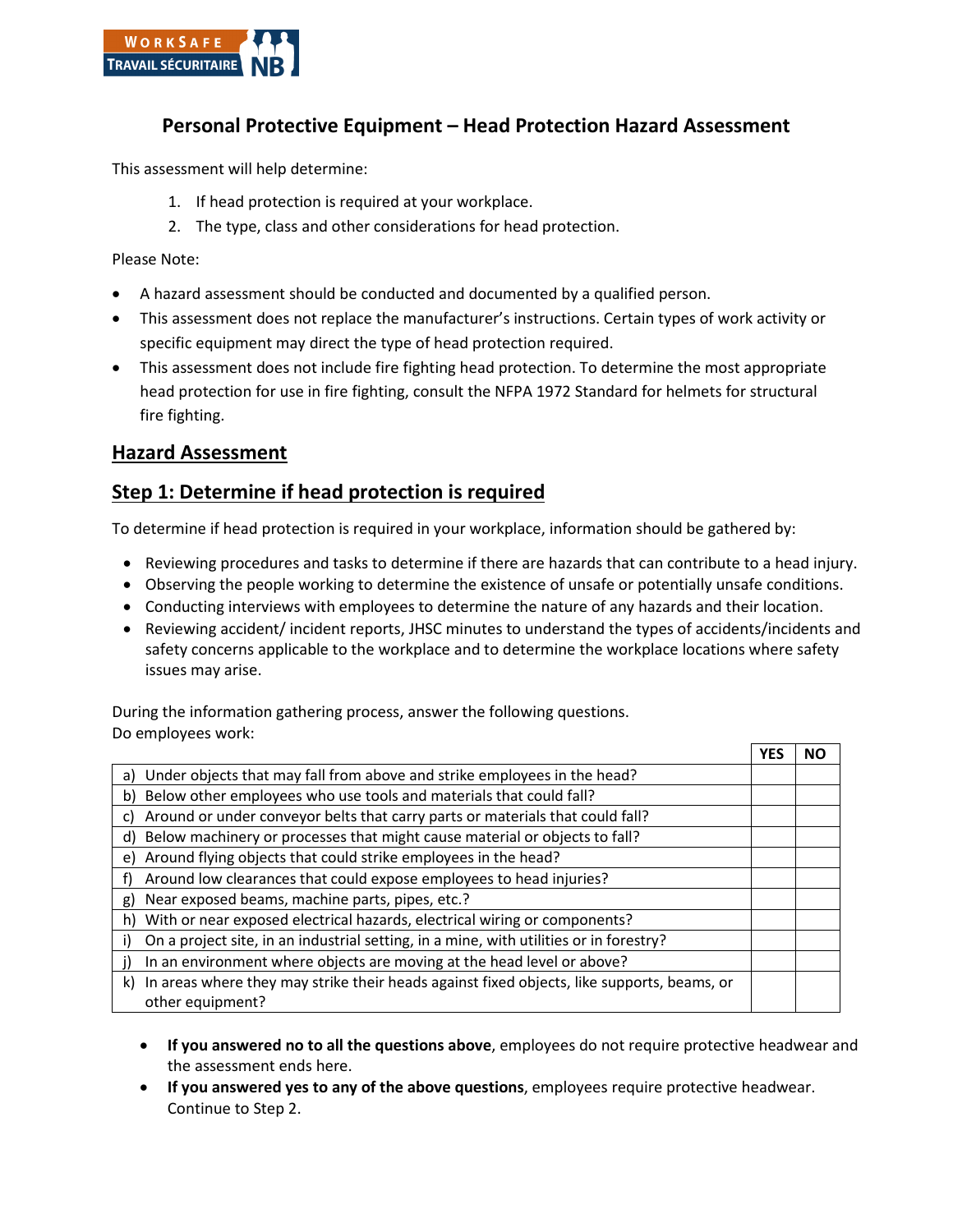# **Step 2: Select the appropriate type of head protection**

Once it is determined employees require head protection, the right type and class of headwear should be selected according to the hazards present. A review of the job or task and of the work environment should be conducted to help determine the proper selection of headwear.

#### **Two types of head protection:**

- **Type 1:** Provides impact and penetration protection for the crown (area over the top portion of the head) only. If tools, small parts, or other items are dropped from a height (or if you rise under an obstruction and bang your head), you are protected.
- **Type 2:** Provides impact and penetration protection for the crown and laterally (sides.) This is a requirement when working around moving equipment or materials where a side blow is possible.

| To determine the type of head protection required, answer the following questions. |  |           |
|------------------------------------------------------------------------------------|--|-----------|
| In your workplace are there:                                                       |  | <b>NO</b> |
|                                                                                    |  |           |
| a) Objects moving at head level and/or above head level?                           |  |           |
| b) Potential for objects to strike or penetrate the head?                          |  |           |
| c) People working in demolition?                                                   |  |           |

- **If you answered no to all the above questions**, you can use **Type 1** head protection. Please note this is only permitted where it can be demonstrated that there are no lateral impact hazards and WorkSafeNB permits such head protection to be worn.
- **If you answered yes to any of the questions above**, you are required to use **Type 2** head protection. There is an exception for project sites. Section 40(1) of the General Regulation 91-191 sets the minimum standard to be used on a project site is Type 1, Class E head protection that conforms to CSA standard CSA Z94.1-15. It is best practice to use Type 2, Class E on project sites in order to offer more protection.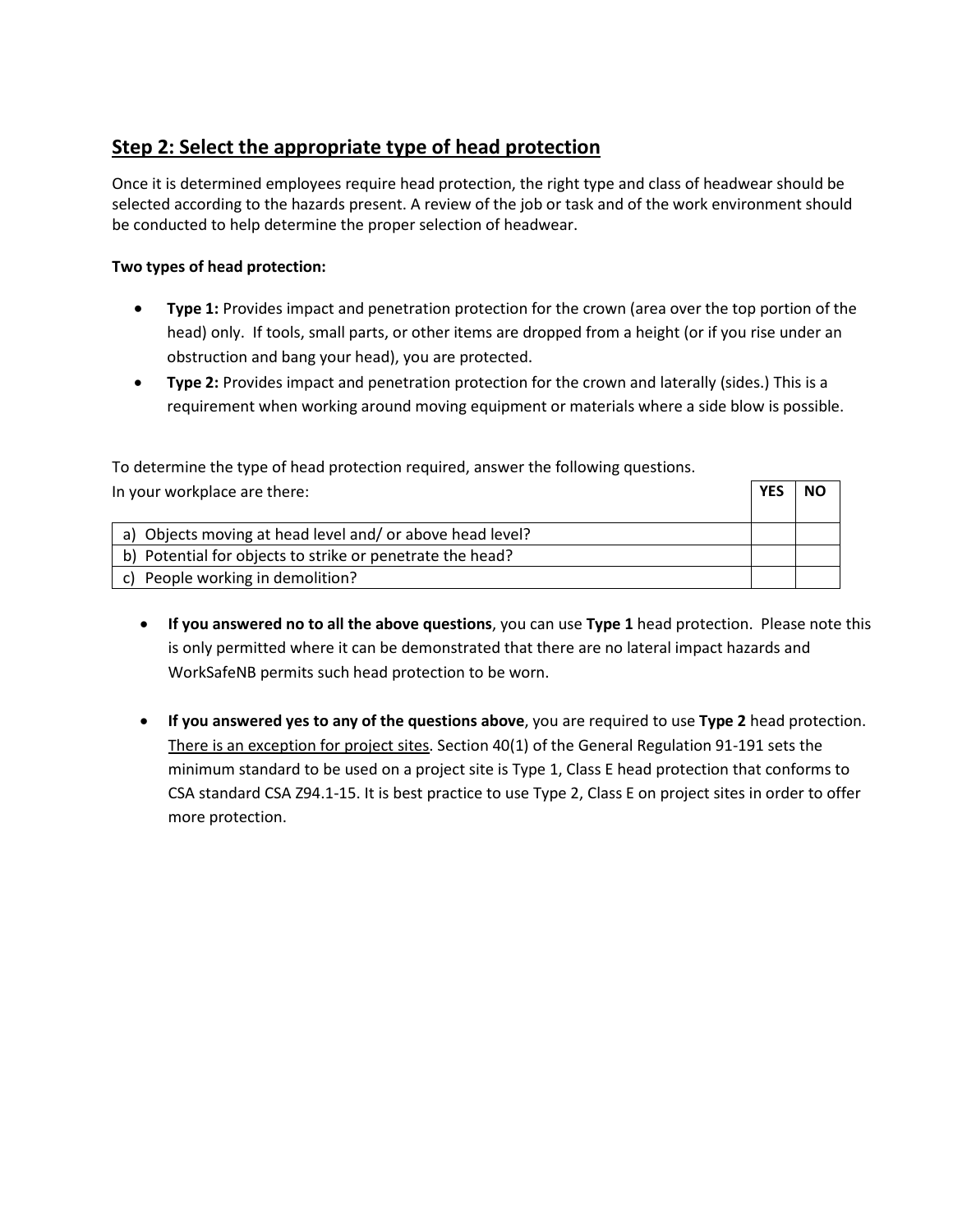# **Step 3: Determine the appropriate class of head protection**

To determine the class of head protection required, answer the following questions. In your workplace, is there:

|              |                                                                                                        | <b>YES</b>                                                | <b>NO</b>                                                  |
|--------------|--------------------------------------------------------------------------------------------------------|-----------------------------------------------------------|------------------------------------------------------------|
| a)           | Potential for employees to come into<br>contact with high voltage conductors?<br>(up to 20, 000 Volts) | Class E (electrical) is<br>required in your<br>workplace. | Continue to next<br>question.                              |
| b)           | Potential for employees to come into<br>contact with low voltage conductors?<br>(up to 2, 200 Volts)   | Class G (general) is<br>suitable for your<br>workplace.   | Continue to next<br>question.                              |
| $\mathbf{C}$ | Potential for employees to come into<br>contact with electricity?                                      | Return to questions a & b                                 | Class C (conductive) is<br>suitable for your<br>workplace. |

Note:

- If no hazard assessment is conducted to determine the appropriate headwear (Steps 2 and 3) then the protective headwear defaults to Type 2, Class E. This is because it provides the highest level of protection.
- Appendix A summarizes the protection offered by the different Types and Classes of head protection.

## **Step 4: Other considerations**

Once you determined the type and class of the protective headwear, there may be other elements to consider such as chinstraps, orientation, high visibility and more.

| a) | Does the headwear need to be worn with the peak forward or backward to accommodate other personal<br>protective equipment (PPE) such as a welding helmet or face shield, or to enhance visibility?                       |  |  |  |  |  |
|----|--------------------------------------------------------------------------------------------------------------------------------------------------------------------------------------------------------------------------|--|--|--|--|--|
|    | <b>Backward</b><br>Forward                                                                                                                                                                                               |  |  |  |  |  |
| b) | Is protection from sun, rain, etc. required? If so, full brim headwear may be required.                                                                                                                                  |  |  |  |  |  |
|    | Full brim<br>Cap style                                                                                                                                                                                                   |  |  |  |  |  |
| C) | Is a chinstrap required? (A chinstrap is required if the headwear could become displaced from the user's                                                                                                                 |  |  |  |  |  |
|    | head.)<br>Yes<br>No                                                                                                                                                                                                      |  |  |  |  |  |
| d) | Is high visibility required? (High visibility is required in low-lighting conditions, at night and where<br>employee visibility is required (e.g., highway construction, forestry, mobile machinery, and traffic control |  |  |  |  |  |
|    | activities.)                                                                                                                                                                                                             |  |  |  |  |  |
|    | Yes<br><b>No</b>                                                                                                                                                                                                         |  |  |  |  |  |
|    |                                                                                                                                                                                                                          |  |  |  |  |  |
| e) | Is there any protection from special processes and unique hazards required?                                                                                                                                              |  |  |  |  |  |
|    |                                                                                                                                                                                                                          |  |  |  |  |  |
|    | Specify:<br>Yes<br>No                                                                                                                                                                                                    |  |  |  |  |  |
| f) | If there are other PPE required (respirators, eye and face protectors and hearing protection, etc.) care                                                                                                                 |  |  |  |  |  |
|    | shall be taken to select appropriate PPE that does not compromise the protection provided by the                                                                                                                         |  |  |  |  |  |
|    | headwear. Is there any other PPE required?                                                                                                                                                                               |  |  |  |  |  |
|    | Yes<br>No                                                                                                                                                                                                                |  |  |  |  |  |
|    | Specify:                                                                                                                                                                                                                 |  |  |  |  |  |
|    | Blacke refer to the CSA standard Annex A. Figure A.1. Sample beadware selection form for more                                                                                                                            |  |  |  |  |  |

Please refer to the CSA standard, Annex A - Figure A.1 - Sample headwear selection form for more information.